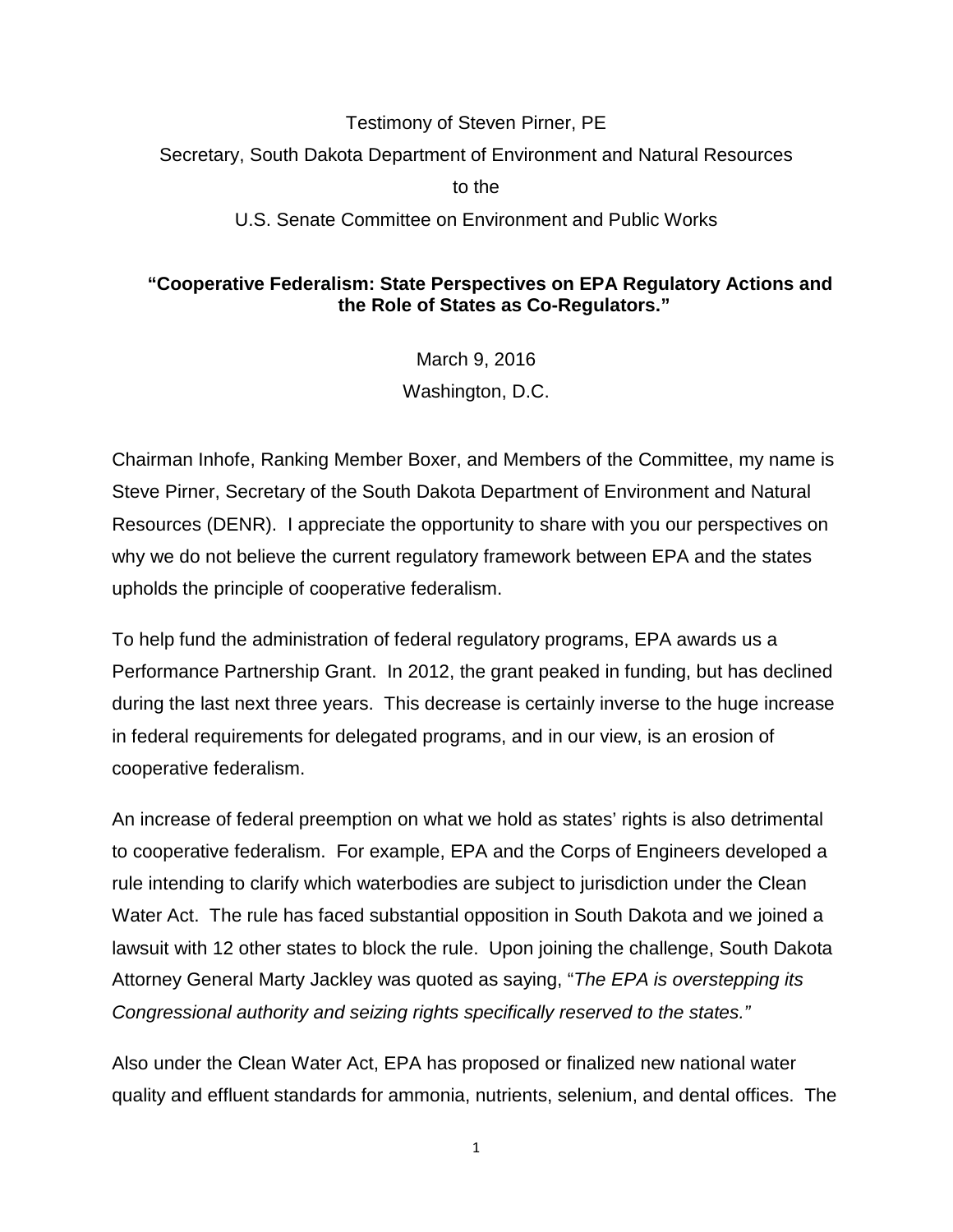bottom line is that these new, more stringent standards are going to cause additional wastewater treatment which is going to drive wastewater treatment costs up, perhaps to the point of being cost prohibitive.

Under the Resource Conservation Recovery Act, EPA finalized regulations to regulate coal ash. This was prompted by the liquid coal ash spill in Tennessee. Our single coalfired plant, the Big Stone Power Plant, disposes of only dry ash, but it is still subject to the new rules which preempt DENR's existing solid waste permit.

In a settlement agreement under the Clean Air Act between EPA and the Sierra Club, the Big Stone Plant was listed as a large source and needing to demonstrate compliance with EPA's 1-hour sulfur dioxide standard. EPA never took into account the new air pollution controls installed at a cost of \$384 million to meet the Regional Haze Rule. There is no doubt these new controls will reduce sulfur dioxide emissions below the thresholds established in the consent decree.

Another Clean Air dispute involves ozone. South Dakota is one of only ten states in the nation that is in full attainment with the national ambient air quality standards, but against our recommendations, EPA adopted a new, lower standard for ozone. We are now at risk of having a non-attainment status; not because our air has gotten dirtier, but because EPA lowered the standards potentially below our background levels.

In response to another petition from the Sierra Club, EPA determined that certain startup, shutdown, and malfunction exemptions in 36 states, to include South Dakota, are inadequate under the Clean Air Act and need to be eliminated. Our exemption allows for brief periods of visible emissions because certain pieces of equipment are not fully functional when these events take place. DENR's rule was first established in 1975, was approved by EPA, and has not caused or interfered with South Dakota staying in full compliance with the National Air Quality Standards. South Dakota has joined Florida's lawsuit against the rule along with 15 other states.

The final rule that highlights the lack of cooperative federalism is the carbon dioxide standard for existing power plants. In 2012, 74 percent of the power generated in South

2